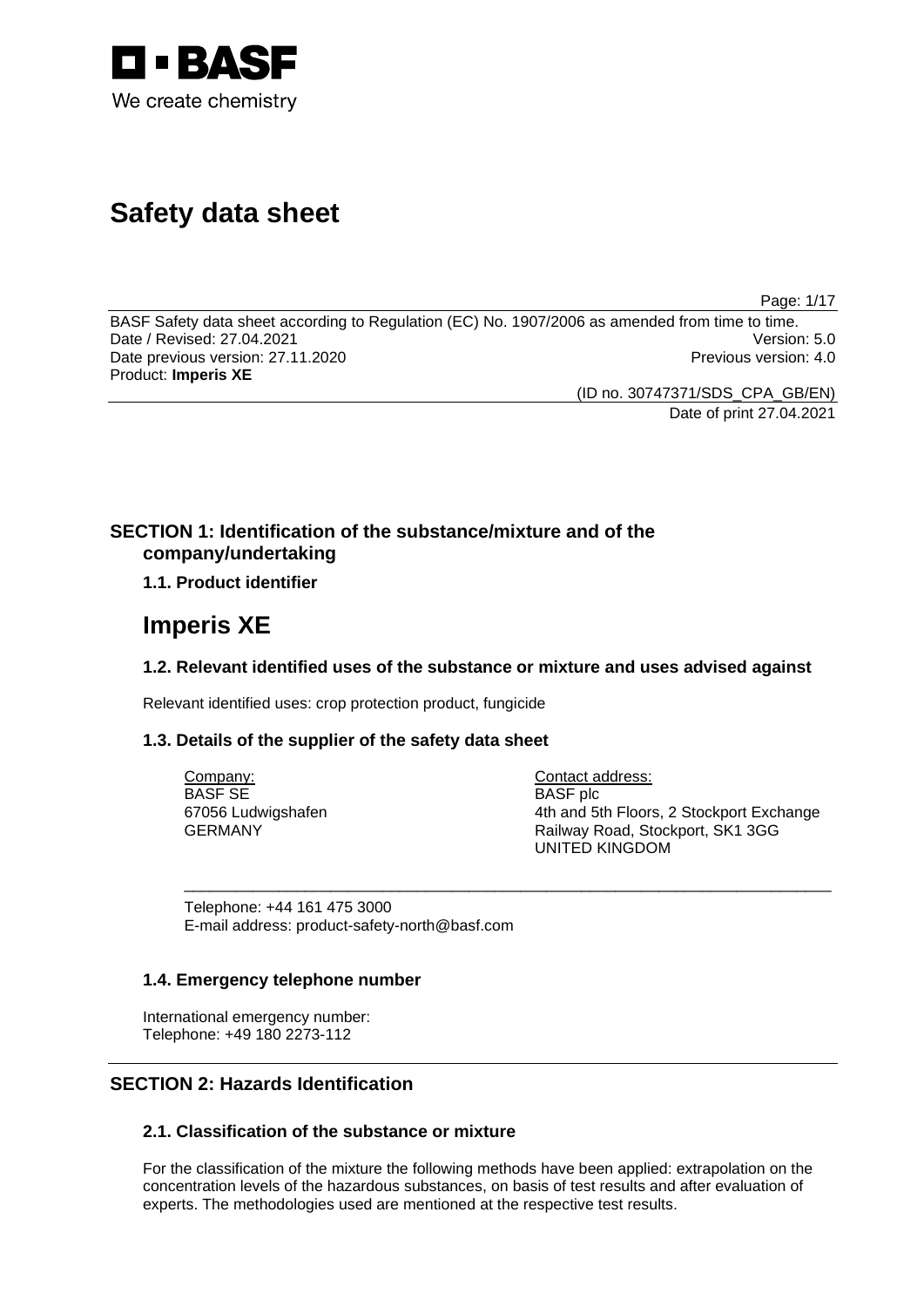BASF Safety data sheet according to Regulation (EC) No. 1907/2006 as amended from time to time. Date / Revised: 27.04.2021 Version: 5.0 Date previous version: 27.11.2020 **Previous version: 4.0** Previous version: 4.0 Product: **Imperis XE** 

(ID no. 30747371/SDS\_CPA\_GB/EN)

Date of print 27.04.2021

## According to Regulation (EC) No 1272/2008 [CLP]

Eye Dam. 2 Acute Tox. 4 (Inhalation - mist) Repr. Additional category for effects on or via lactation. Aquatic Chronic 2

For the classifications not written out in full in this section the full text can be found in section 16.

# **2.2. Label elements**

Globally Harmonized System (GHS) in accordance with UK regulations.

Pictogram:



Signal Word: Warning Hazard Statement: H319 Causes serious eye irritation.<br>H332 Harmful if inhaled. H332 Harmful if inhaled.<br>H362 May cause harm to May cause harm to breast-fed children. H411 Toxic to aquatic life with long lasting effects. EUH401 To avoid risks to human health and the environment, comply with the instructions for use. Precautionary Statement: P101 If medical advice is needed, have product container or label at hand. P102 Keep out of reach of children.<br>P103 Read carefully and follow all in Read carefully and follow all instructions. Precautionary Statements (Prevention): P271 Use only outdoors or in a well-ventilated area. P280 Wear protective gloves/clothing/eye protection. P260 Do not breathe dust/mist/vapours. P202 Do not handle until all safety precautions have been read and understood. P263 **Avoid contact during pregnancy and while nursing.**<br>P264 **Mash contaminated body parts thoroughly after ha** P264 Wash contaminated body parts thoroughly after handling.<br>P270 Do not eat, drink or smoke when using this product. Do not eat, drink or smoke when using this product.

Precautionary Statements (Response):

Page: 2/17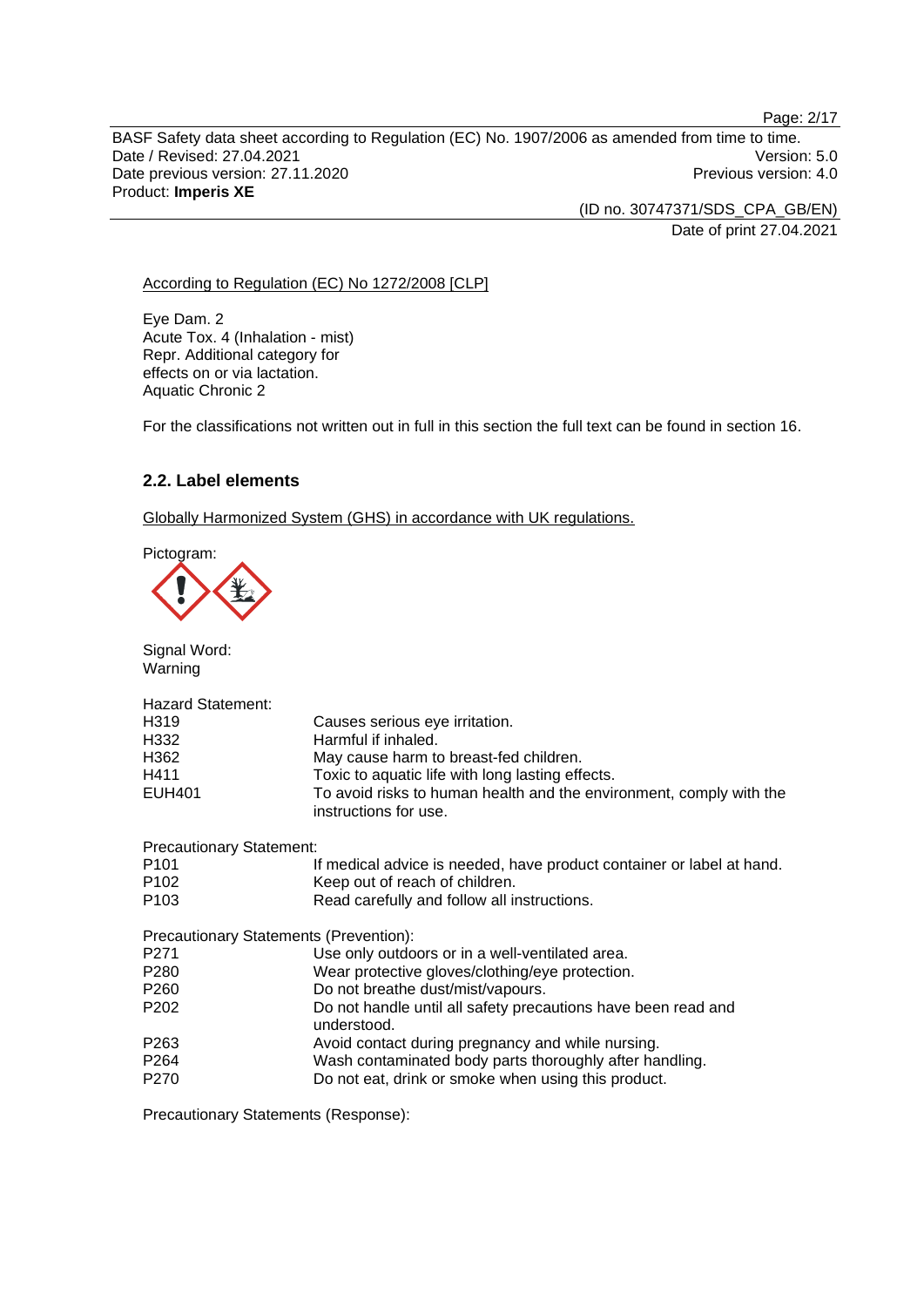Page: 3/17

BASF Safety data sheet according to Regulation (EC) No. 1907/2006 as amended from time to time. Date / Revised: 27.04.2021 Version: 5.0 Date previous version: 27.11.2020 **Previous version: 4.0** Previous version: 4.0 Product: **Imperis XE** 

(ID no. 30747371/SDS\_CPA\_GB/EN)

|                                      | Date of print 27.04.2021                                                                                                                                                                    |
|--------------------------------------|---------------------------------------------------------------------------------------------------------------------------------------------------------------------------------------------|
| $P308 + P311$                        | IF exposed or concerned: Call a POISON CENTER or physician.                                                                                                                                 |
| $P305 + P351 + P338$                 | IF IN EYES: Rinse cautiously with water for several minutes. Remove<br>contact lenses, if present and easy to do. Continue rinsing.                                                         |
| $P304 + P340$                        | IF INHALED: Remove person to fresh air and keep comfortable for<br>breathing.                                                                                                               |
| P391                                 | Collect spillage.                                                                                                                                                                           |
| $P337 + P311$                        | If eye irritation persists: Call a POISON CENTER or physician.                                                                                                                              |
| Precautionary Statements (Disposal): |                                                                                                                                                                                             |
| P <sub>501</sub>                     | Dispose of contents/container to a licensed hazardous-waste disposal<br>contractor or collection site except for empty clean containers which can<br>be disposed of as non-hazardous waste. |

Labeling of special preparations (GHS): EUH208: May produce an allergic reaction. Contains: Propanoic acid, 2-hydroxy-, 2-ethylhexyl ester, (2S)-

Restricted to professional users.

## According to Regulation (EC) No 1272/2008 [CLP]

Hazard determining component(s) for labelling: 1H-Pyrazole-4-carboxamide, 3-(difluoromethyl)-1 methyl-N-(3',4',5'-trifluoro[1,1'-biphenyl]-2-yl)-; Fluxapyroxad, benzyl alcohol

## **2.3. Other hazards**

According to Regulation (EC) No 1272/2008 [CLP]

See section 12 - Results of PBT and vPvB assessment.

If applicable information is provided in this section on other hazards which do not result in classification but which may contribute to the overall hazards of the substance or mixture.

# **SECTION 3: Composition/Information on Ingredients**

## **3.1. Substances**

Not applicable

## **3.2. Mixtures**

## Chemical nature

crop protection product, fungicide, Emulsifiable concentrate (EC)

Hazardous ingredients (GHS) according to Regulation (EC) No. 1272/2008

1H-Pyrazole-4-carboxamide, 3-(difluoromethyl)-1-methyl-N-(3',4',5'-trifluoro[1,1'-biphenyl]-2-yl)-; Fluxapyroxad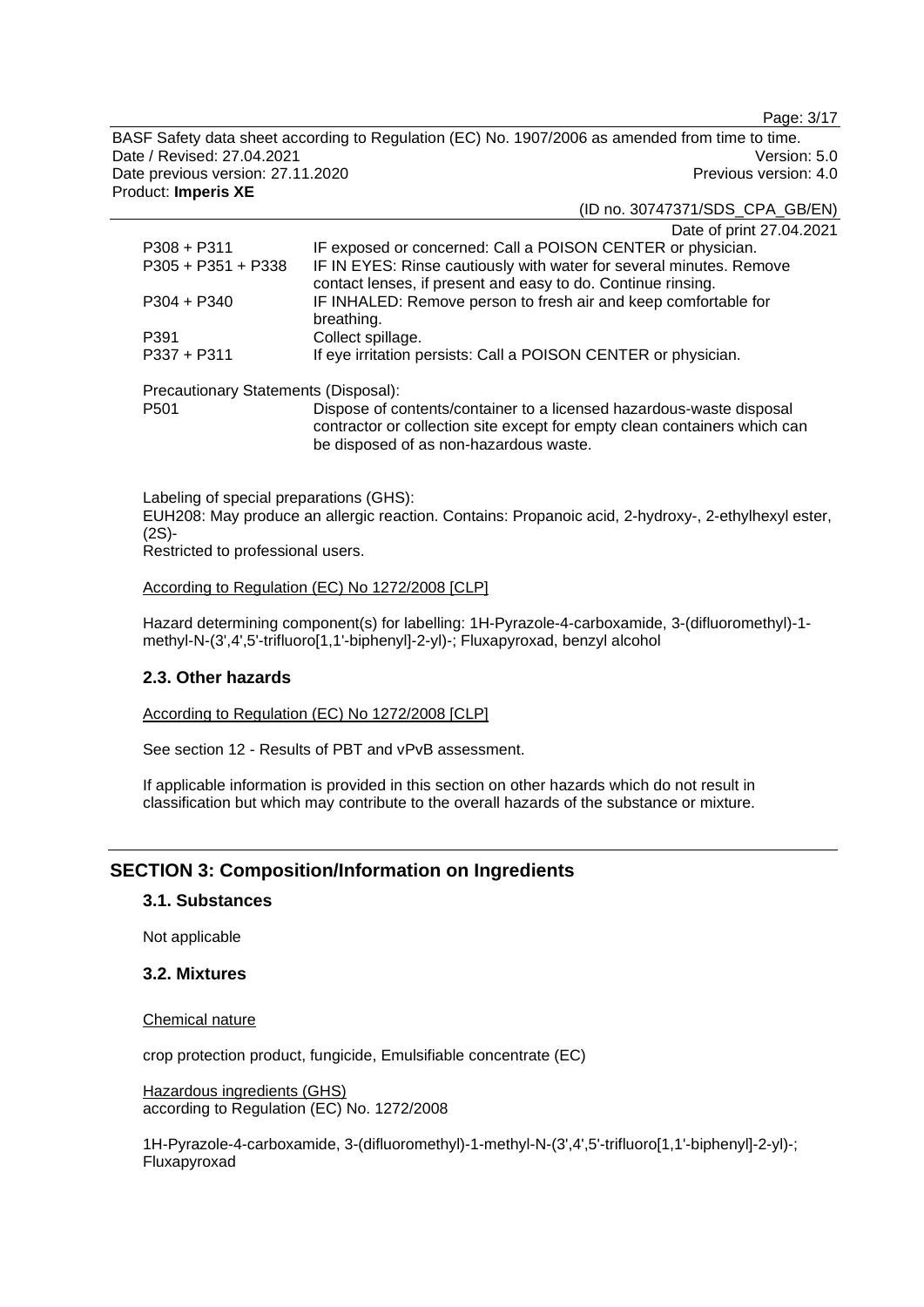Page: 4/17

BASF Safety data sheet according to Regulation (EC) No. 1907/2006 as amended from time to time. Date / Revised: 27.04.2021 Version: 5.0 Date previous version: 27.11.2020 Previous version: 4.0 Product: **Imperis XE** 

(ID no. 30747371/SDS\_CPA\_GB/EN)

of print 27.04.2021

|                    | Content (W/W): 6.02 %<br>CAS Number: 907204-31-3                                                                                                                                                        | Date<br>Repr. Add. cat. lact.<br>Aquatic Acute 1<br><b>Aquatic Chronic 1</b><br>H362, H400, H410                           |
|--------------------|---------------------------------------------------------------------------------------------------------------------------------------------------------------------------------------------------------|----------------------------------------------------------------------------------------------------------------------------|
|                    | Propanoic acid, 2-hydroxy-, 2-ethylhexyl ester, (2S)-<br>Content (W/W): < 30 %<br>CAS Number: 186817-80-1<br>REACH registration number: 01-<br>2119516238-41                                            | Skin Corr./Irrit. 2<br>Eye Dam./Irrit. 2<br>Skin Sens, 1B<br>H319, H315, H317                                              |
| benzyl alcohol     | Content (W/W): $<$ 25 %<br>CAS Number: 100-51-6<br>EC-Number: 202-859-9<br>REACH registration number: 01-<br>2119492630-38<br>INDEX-Number: 603-057-00-5                                                | Acute Tox. 4 (oral)<br>Acute Tox. 4 (Inhalation - mist)<br>Acute Tox. 4 (dermal)<br>Eye Dam./Irrit. 2<br>H319, H302 + H332 |
|                    | Methyl-Oxirane, Blockpolymer with Oxirane, Monoisotridecyl ether<br>Content (W/W): < 20 %<br>CAS Number: 196823-11-7                                                                                    | Eye Dam./Irrit. 2<br>H319                                                                                                  |
|                    | Poly(oxy-1,2-ethanediyl), .alpha.-[tris(1-phenylethyl)phenyl]-.omega.-hydroxy-<br>Content (W/W): $<$ 15 %<br>CAS Number: 99734-09-5                                                                     | Aquatic Chronic 3<br>H412                                                                                                  |
| Dimethyl sulfoxide | Content (W/W): $<$ 10 %<br>CAS Number: 67-68-5<br>EC-Number: 200-664-3                                                                                                                                  | Eye Dam./Irrit. 2<br>H319                                                                                                  |
|                    | Benzenesulfonic acid, mono-C11-13-branched alkyl derivs., calcium salts<br>Content (W/W): $<$ 10 %<br>CAS Number: 68953-96-8<br>EC-Number: 273-234-6<br>REACH registration number: 01-<br>2119964467-24 | Acute Tox. 4 (dermal)<br>Skin Corr./Irrit. 2<br>Eye Dam./Irrit. 1<br><b>Aquatic Chronic 2</b><br>H318, H315, H312, H411    |

Solvent naphtha (petroleum), heavy arom.; Kerosine — unspecified; [A complex combination of hydrocarbons obtained from distillation of aromatic streams. It consists predominantly of aromatic hydrocarbons having carbon numbers predominantly in the range of C9 thro ugh C16 and boiling in the range of approximately 165 oC to 290 oC (330 oF to 554 oF).]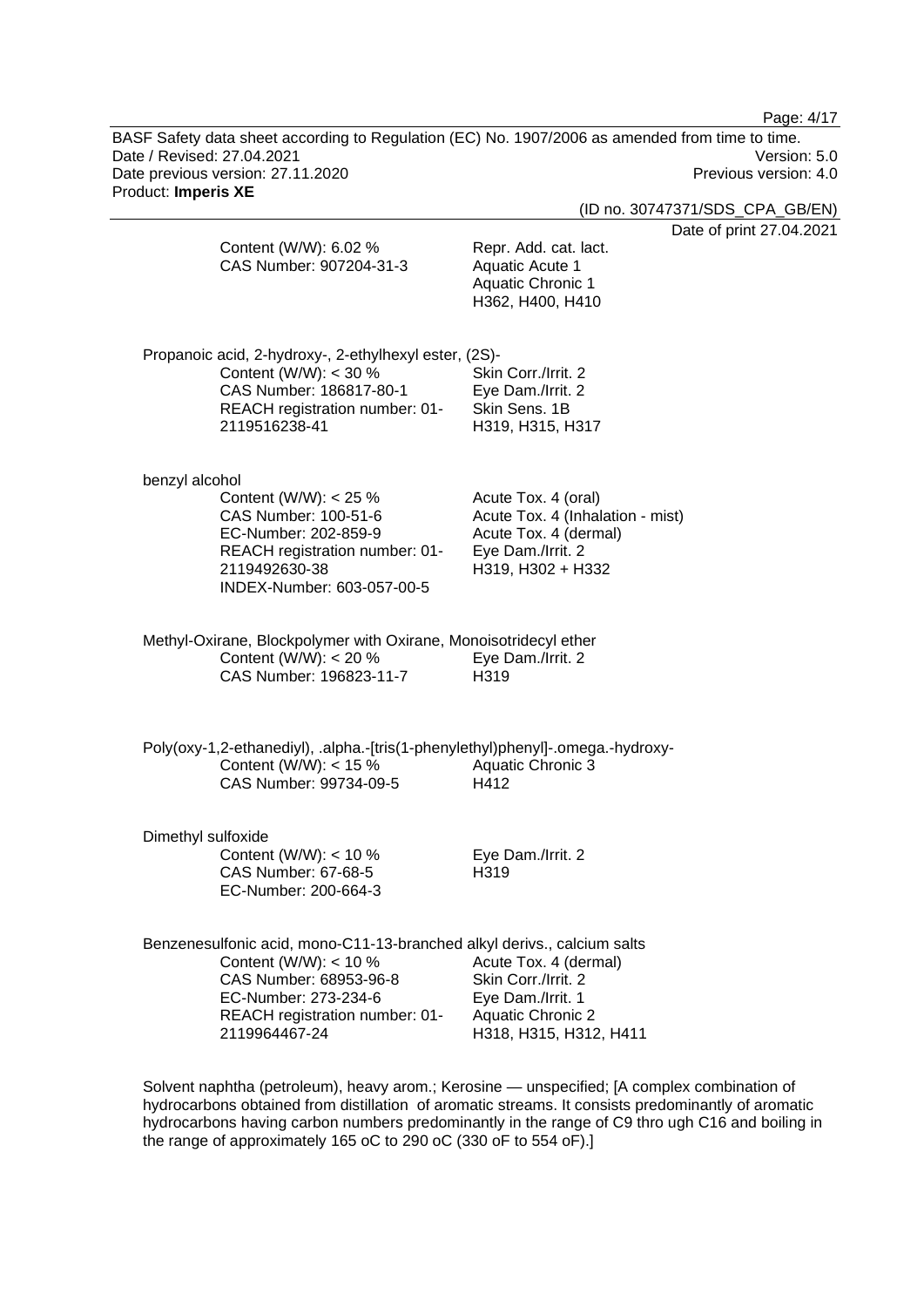Page: 5/17

BASF Safety data sheet according to Regulation (EC) No. 1907/2006 as amended from time to time. Date / Revised: 27.04.2021 Version: 5.0 Date previous version: 27.11.2020 **Previous version: 4.0** Previous version: 4.0 Product: **Imperis XE** 

(ID no. 30747371/SDS\_CPA\_GB/EN)

Date of print 27.04.2021

Content (W/W): < 10 % CAS Number: 64742-94-5 REACH registration number: 01- 2119451097-39

Asp. Tox. 1 Aquatic Chronic 2 H304, H411 EUH066

Alcohols, C11-14-iso-, C13-rich, ethoxylated Content (W/W): < 3 % CAS Number: 78330-21-9

Acute Tox. 4 (oral) Eye Dam./Irrit. 1 Aquatic Acute 1 Aquatic Chronic 2 H318, H302, H411, H400

Dimethyl adipate

Content (W/W): < 20 % CAS Number: 627-93-0 EC-Number: 211-020-6 REACH registration number: 01- 2119911093-50

For the classifications not written out in full in this section, including the hazard classes and the hazard statements, the full text is listed in section 16.

# **SECTION 4: First-Aid Measures**

**4.1. Description of first aid measures** 

Show container, label and/or safety data sheet to physician.

Remove contaminated clothing.

If inhaled:

Keep patient calm, remove to fresh air, seek medical attention.

On skin contact: Wash thoroughly with soap and water

On contact with eyes: Wash affected eyes for at least 15 minutes under running water with eyelids held open, consult an eye specialist.

On ingestion: Immediately rinse mouth and then drink 200-300 ml of water, seek medical attention.

### **4.2. Most important symptoms and effects, both acute and delayed**

Symptoms: Information, i.e. additional information on symptoms and effects may be included in the GHS labeling phrases available in Section 2 and in the Toxicological assessments available in Section 11., (Further) symptoms and / or effects are not known so far

**4.3. Indication of any immediate medical attention and special treatment needed** 

Treatment: Treat according to symptoms (decontamination, vital functions), no known specific antidote.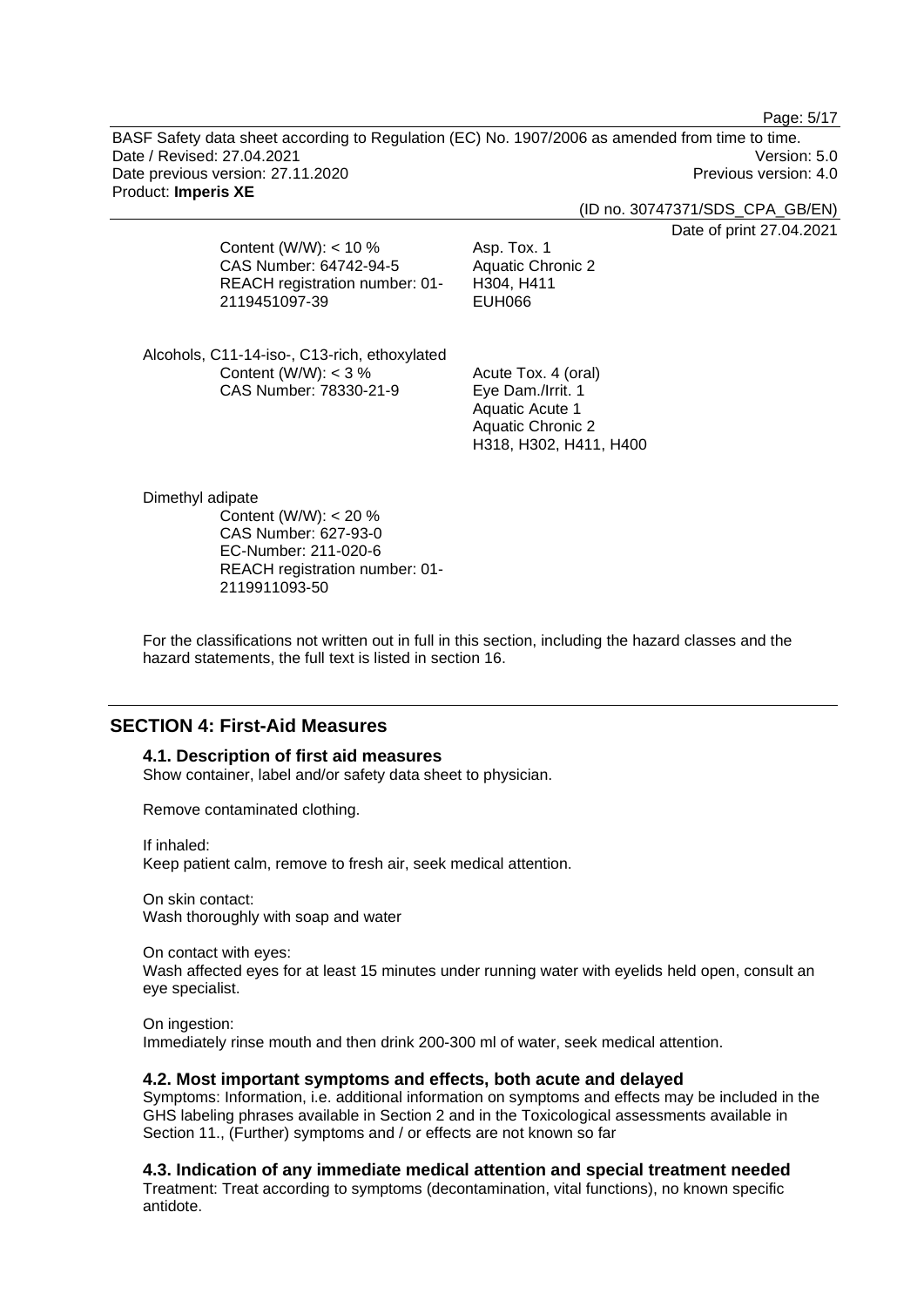Page: 6/17

BASF Safety data sheet according to Regulation (EC) No. 1907/2006 as amended from time to time. Date / Revised: 27.04.2021 Version: 5.0 Date previous version: 27.11.2020 **Previous version: 4.0** Previous version: 4.0 Product: **Imperis XE** 

> (ID no. 30747371/SDS\_CPA\_GB/EN) Date of print 27.04.2021

# **SECTION 5: Fire-Fighting Measures**

## **5.1. Extinguishing media**

Suitable extinguishing media: water spray, carbon dioxide, foam, dry powder

#### **5.2. Special hazards arising from the substance or mixture**

Endangering substances: carbon monoxide, Carbon dioxide, hydrogen fluoride, nitrogen oxides, halogenated compounds, sulfur oxides Advice: The substances/groups of substances mentioned can be released in case of fire.

### **5.3. Advice for fire-fighters**

Special protective equipment: Wear self-contained breathing apparatus and chemical-protective clothing.

Further information:

Collect contaminated extinguishing water separately, do not allow to reach sewage or effluent systems. Dispose of fire debris and contaminated extinguishing water in accordance with official regulations. In case of fire and/or explosion do not breathe fumes. Keep containers cool by spraying with water if exposed to fire.

## **SECTION 6: Accidental Release Measures**

### **6.1. Personal precautions, protective equipment and emergency procedures**

Do not breathe vapour/spray. Use personal protective clothing. Avoid contact with the skin, eyes and clothing.

## **6.2. Environmental precautions**

Do not discharge into the subsoil/soil. Do not discharge into drains/surface waters/groundwater.

Do not allow contamination of public drains or surface or ground waters. Inform local water plc if spillage enters drains and the Environment Agency (England & Wales), the Scottish Environmental Protection Agency (Scotland), or the Environment and Heritage Service (Northern Ireland) if it enters surface or ground waters. Keep people and animals away.

### **6.3. Methods and material for containment and cleaning up**

For small amounts: Pick up with suitable absorbent material (e.g. sand, sawdust, general-purpose binder, kieselguhr).

For large amounts: Dike spillage. Pump off product.

Collect waste in suitable containers, which can be labeled and sealed. Clean contaminated floors and objects thoroughly with water and detergents, observing environmental regulations. Dispose of absorbed material in accordance with regulations. Wear suitable protective equipment.

### **6.4. Reference to other sections**

Information regarding exposure controls/personal protection and disposal considerations can be found in section 8 and 13.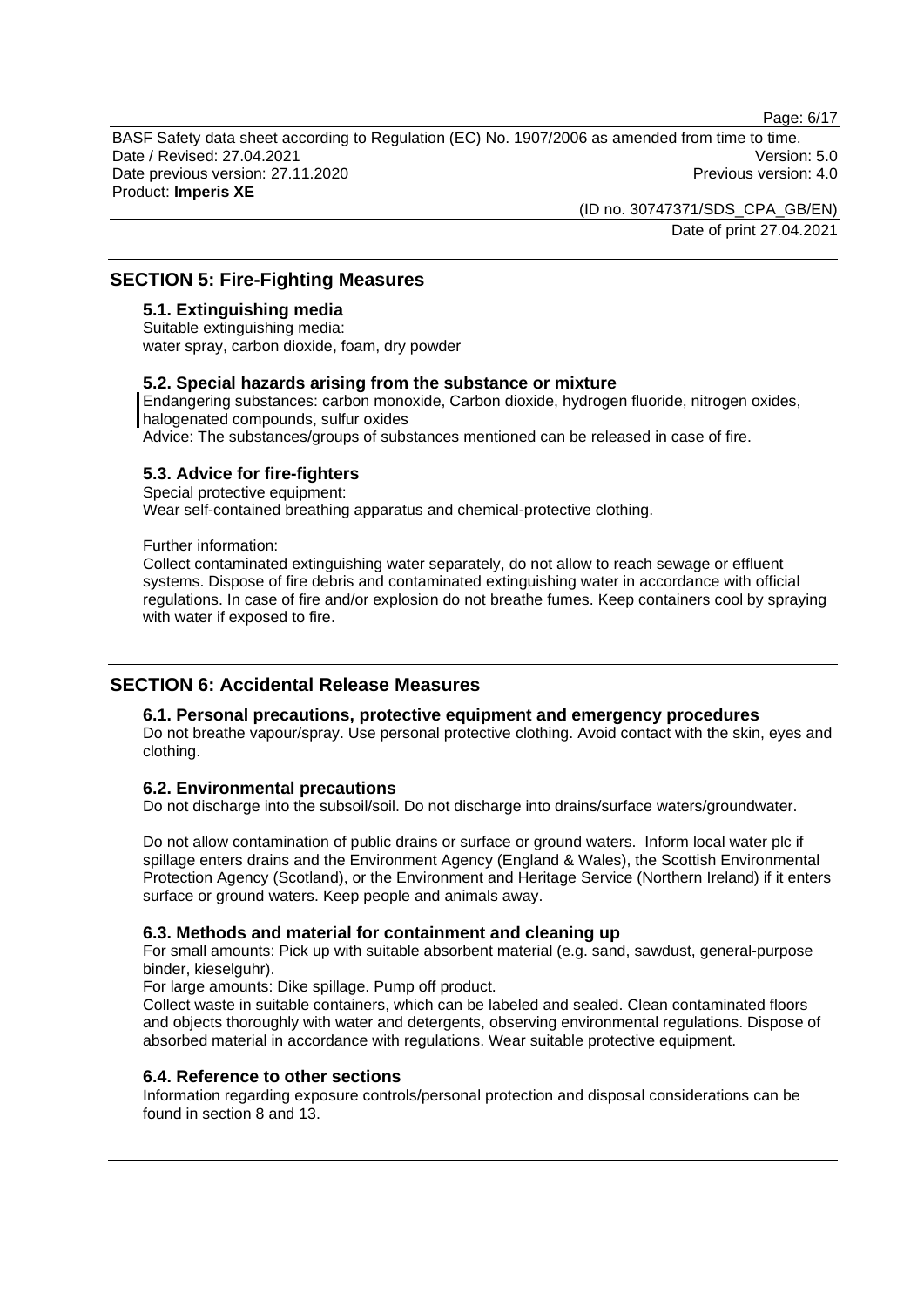Page: 7/17

BASF Safety data sheet according to Regulation (EC) No. 1907/2006 as amended from time to time. Date / Revised: 27.04.2021 Version: 5.0 Date previous version: 27.11.2020 **Previous version: 4.0** Previous version: 4.0 Product: **Imperis XE** 

> (ID no. 30747371/SDS\_CPA\_GB/EN) Date of print 27.04.2021

# **SECTION 7: Handling and Storage**

#### **7.1. Precautions for safe handling**

No special measures necessary if stored and handled correctly. Ensure thorough ventilation of stores and work areas. When using do not eat, drink or smoke. Hands and/or face should be washed before breaks and at the end of the shift.

Protection against fire and explosion:

Vapours may form ignitable mixture with air. Prevent electrostatic charge - sources of ignition should be kept well clear - fire extinguishers should be kept handy.

### **7.2. Conditions for safe storage, including any incompatibilities**

Segregate from foods and animal feeds. Further information on storage conditions: Keep away from heat. Protect from direct sunlight.

Protect from temperatures below: -10 °C

Changes in the properties of the product may occur if substance/product is stored below indicated temperature for extended periods of time.

Protect from temperatures above: 40 °C

Changes in the properties of the product may occur if substance/product is stored above indicated temperature for extended periods of time. If transport time lasts more than 4 days the packed product must be protected against exceeding the indicated temperature.

### **7.3. Specific end use(s)**

For the relevant identified use(s) listed in Section 1 the advice mentioned in this section 7 is to be observed.

# **SECTION 8: Exposure Controls/Personal Protection**

## **8.1. Control parameters**

Components with occupational exposure limits

Refer to the current edition of HSE Guidance Note EH40 Occupational Exposure Limits (United Kingdom). For normal use and handling refer to the product label/leaflet.

No occupational exposure limits known.

### **8.2. Exposure controls**

#### Personal protective equipment

Respiratory protection:

Suitable respiratory protection for higher concentrations or long-term effect: Combination filter for gases/vapours of organic, inorganic, acid inorganic and alkaline compounds (e.g. EN 14387 Type ABEK).

#### Hand protection:

Suitable chemical resistant safety gloves (EN ISO 374-1) also with prolonged, direct contact (Recommended: Protective index 6, corresponding > 480 minutes of permeation time according to EN ISO 374-1): E.g. nitrile rubber (0.4 mm), chloroprene rubber (0.5 mm), butyl rubber (0.7 mm) etc.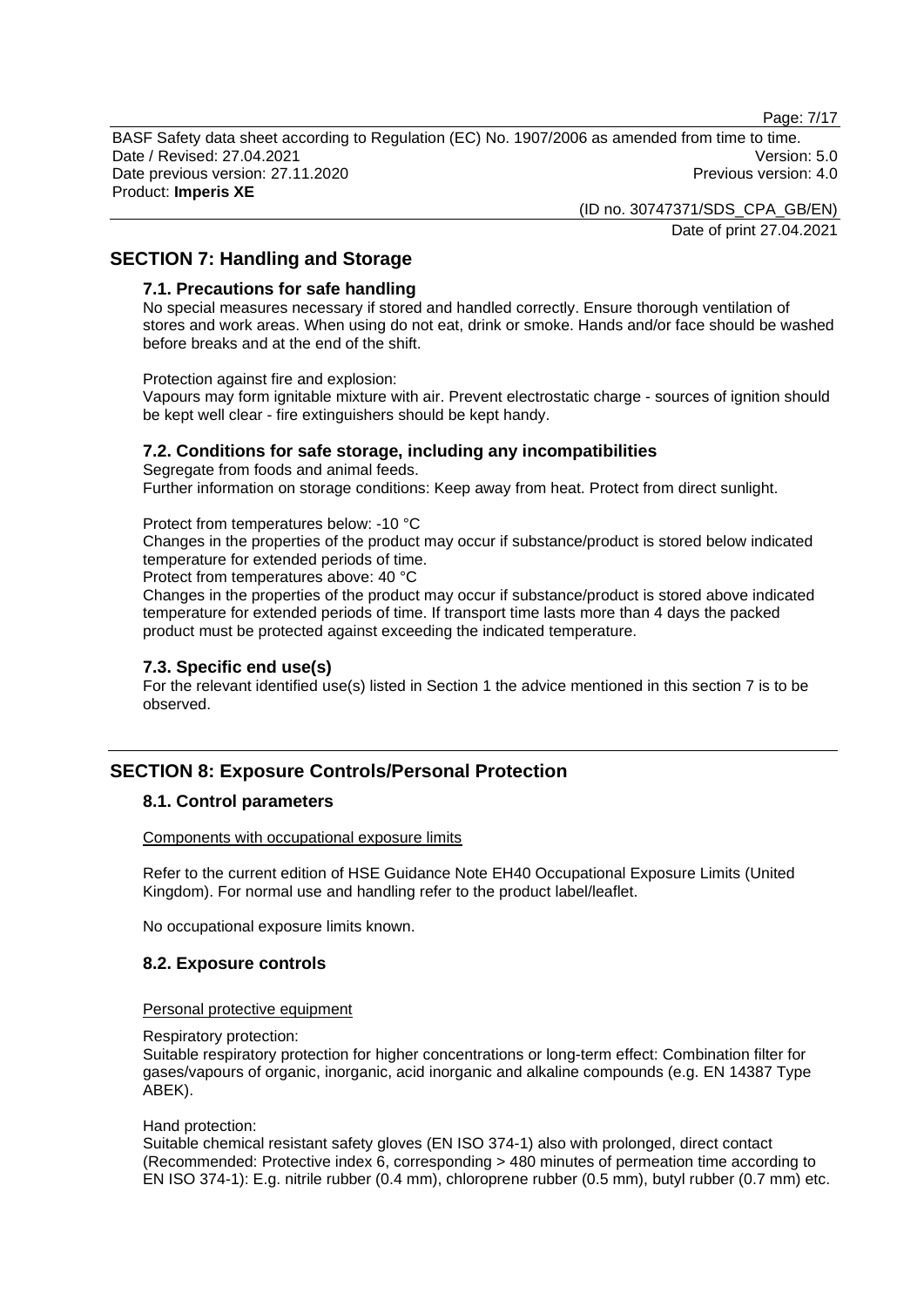Page: 8/17

BASF Safety data sheet according to Regulation (EC) No. 1907/2006 as amended from time to time. Date / Revised: 27.04.2021 Version: 5.0 Date previous version: 27.11.2020 **Previous version: 4.0** Previous version: 4.0 Product: **Imperis XE** 

(ID no. 30747371/SDS\_CPA\_GB/EN)

Date of print 27.04.2021

Eye protection: Safety glasses with side-shields (frame goggles) (e.g. EN 166)

Body protection:

Body protection must be chosen depending on activity and possible exposure, e.g. apron, protecting boots, chemical-protection suit (according to EN 14605 in case of splashes or EN ISO 13982 in case of dust).

General safety and hygiene measures

The statements on personal protective equipment in the instructions for use apply when handling crop-protection agents in final-consumer packing. Wearing of closed work clothing is recommended. Keep away from food, drink and animal feeding stuffs. Store work clothing separately.

# **SECTION 9: Physical and Chemical Properties**

## **9.1. Information on basic physical and chemical properties**

| Form:                        | liquid                                  |                                           |
|------------------------------|-----------------------------------------|-------------------------------------------|
| Colour:                      | yellow, clear                           |                                           |
| Odour:                       | faintly aromatic                        |                                           |
| Odour threshold:             |                                         |                                           |
|                              | Not determined since harmful by         |                                           |
|                              | inhalation.                             |                                           |
| pH value:                    | approx. $5 - 6$                         | (pH Meter)                                |
|                              | (water, 1 %(m), 20 °C)                  |                                           |
| crystallization temperature: | $<$ -20 $^{\circ}$ C                    | (measured)                                |
| Boiling point:               | approx. 200 °C                          |                                           |
|                              | Information applies to the solvent.     |                                           |
| Flash point:                 | 99 °C                                   | (Directive 92/69/EEC, A.9,<br>closed cup) |
| Evaporation rate:            |                                         |                                           |
|                              | not applicable                          |                                           |
| Flammability:                | not flammable                           | (Directive 92/69/EEC, A.13)               |
| Lower explosion limit:       |                                         |                                           |
|                              | As a result of our experience with this |                                           |
|                              | product and our knowledge of its        |                                           |
|                              | composition we do not expect any        |                                           |
|                              | hazard as long as the product is used   |                                           |
|                              | appropriately and in accordance with    |                                           |
|                              | the intended use.                       |                                           |
| Upper explosion limit:       |                                         |                                           |
|                              | As a result of our experience with this |                                           |
|                              | product and our knowledge of its        |                                           |
|                              | composition we do not expect any        |                                           |
|                              | hazard as long as the product is used   |                                           |
|                              | appropriately and in accordance with    |                                           |
|                              | the intended use.                       |                                           |
| Ignition temperature:        | 264 °C                                  | (Directive 92/69/EEC, A.15)               |
| Vapour pressure:             | approx. 0.13 hPa                        |                                           |
|                              | (25 °C)                                 |                                           |
|                              | Information applies to the solvent.     |                                           |
| Density:                     | approx. 1.04 g/cm3                      | (OECD Guideline 109)                      |
|                              | (20 °C)                                 |                                           |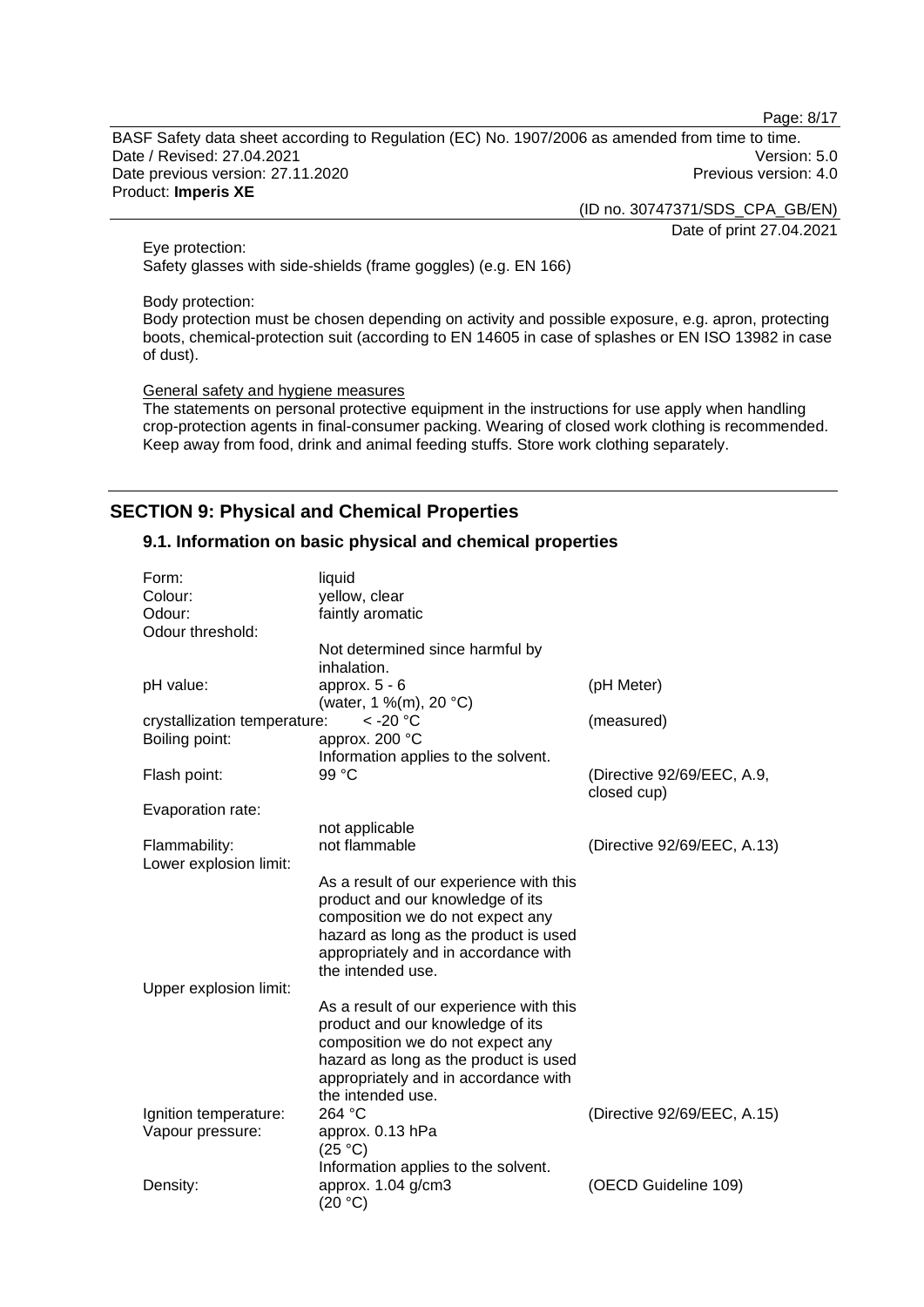Page: 9/17

BASF Safety data sheet according to Regulation (EC) No. 1907/2006 as amended from time to time. Date / Revised: 27.04.2021 Version: 5.0 Date previous version: 27.11.2020 **Previous version: 4.0** Previous version: 4.0 Product: **Imperis XE** 

(ID no. 30747371/SDS\_CPA\_GB/EN)

Date of print 27.04.2021

| Relative vapour density (air):                            |                                    |                                                                        |
|-----------------------------------------------------------|------------------------------------|------------------------------------------------------------------------|
|                                                           | not applicable                     |                                                                        |
| Solubility in water:                                      | emulsifiable                       |                                                                        |
| Partitioning coefficient n-octanol/water (log Kow):       |                                    |                                                                        |
|                                                           | not applicable                     |                                                                        |
| Thermal decomposition: 150 °C, 20 kJ/kg, (DSC (OECD 113)) |                                    |                                                                        |
|                                                           | (onset temperature)                |                                                                        |
|                                                           | 250 °C, 40 kJ/kg, (DSC (OECD 113)) |                                                                        |
|                                                           | (onset temperature)                |                                                                        |
|                                                           |                                    | Not a substance liable to self-decomposition according to UN transport |
|                                                           | regulations, class 4.1.            |                                                                        |
| Viscosity, dynamic:                                       | $9.5$ mPa.s                        | (OECD 114)                                                             |
|                                                           | (40 °C, 100 1/s)                   |                                                                        |
| Explosion hazard:                                         | not explosive                      |                                                                        |
| Fire promoting properties:                                | not fire-propagating               | (Directive 2004/73/EC, A.21)                                           |

## **9.2. Other information**

Other Information:

If necessary, information on other physical and chemical parameters is indicated in this section.

# **SECTION 10: Stability and Reactivity**

### **10.1. Reactivity**

No hazardous reactions if stored and handled as prescribed/indicated.

## **10.2. Chemical stability**

The product is stable if stored and handled as prescribed/indicated.

## **10.3. Possibility of hazardous reactions**

No hazardous reactions if stored and handled as prescribed/indicated.

## **10.4. Conditions to avoid**

See SDS section 7 - Handling and storage.

## **10.5. Incompatible materials**

Substances to avoid: strong acids, strong bases, strong oxidizing agents

## **10.6. Hazardous decomposition products**

Hazardous decomposition products: No hazardous decomposition products if stored and handled as prescribed/indicated.

# **SECTION 11: Toxicological Information**

## **11.1. Information on toxicological effects**

## Acute toxicity

Assessment of acute toxicity: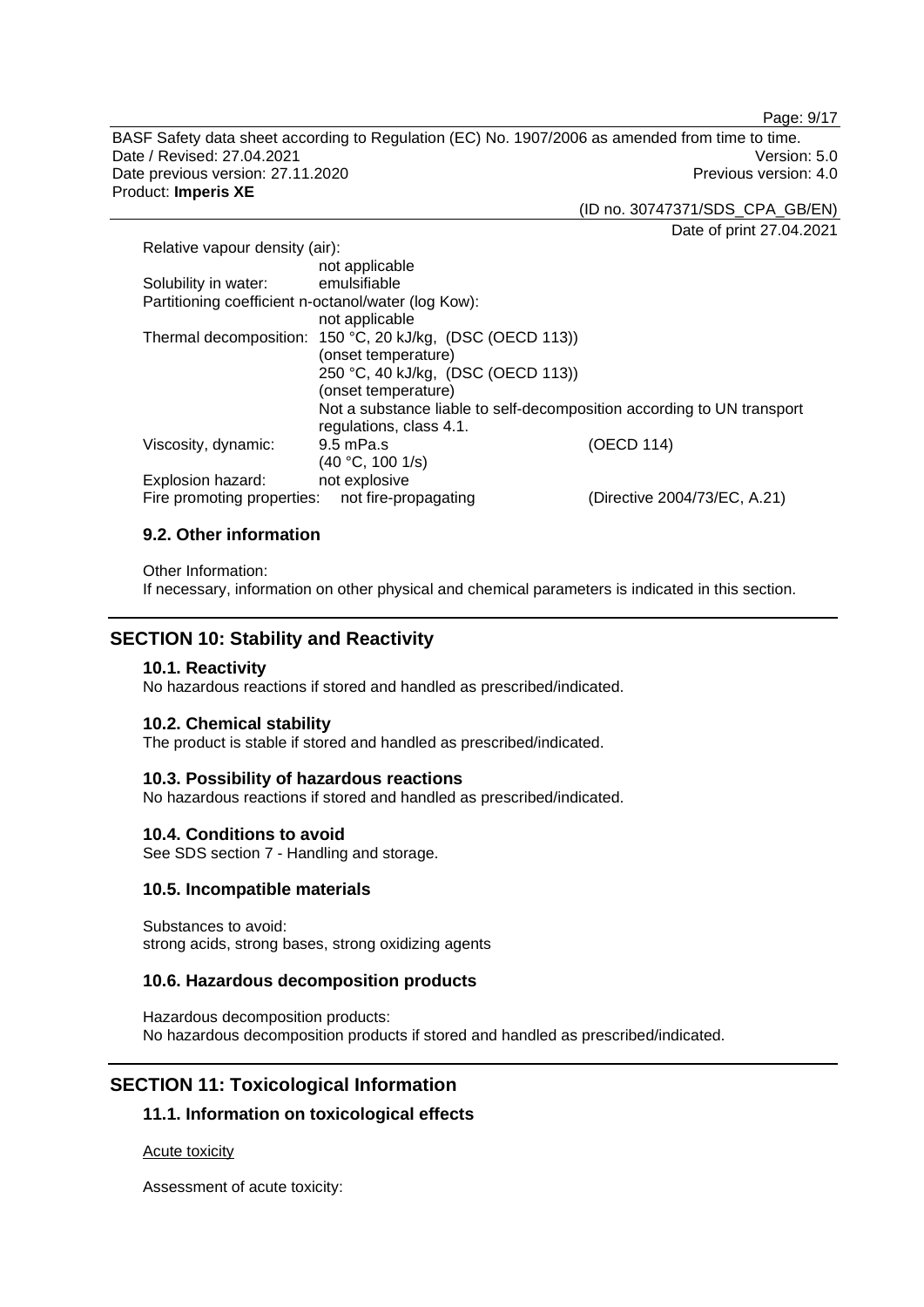Page: 10/17

BASF Safety data sheet according to Regulation (EC) No. 1907/2006 as amended from time to time. Date / Revised: 27.04.2021 Version: 5.0 Date previous version: 27.11.2020 **Previous version: 4.0** Previous version: 4.0 Product: **Imperis XE** 

(ID no. 30747371/SDS\_CPA\_GB/EN)

Date of print 27.04.2021

Virtually nontoxic after a single ingestion. Of moderate toxicity after short-term inhalation. Virtually nontoxic after a single skin contact.

Experimental/calculated data: LD50 rat (oral): > 2,000 mg/kg (OECD Guideline 423) No mortality was observed.

LC50 rat (by inhalation):  $> 1.0 - 5.32$  mg/l 4 h (OECD Guideline 403) An aerosol was tested.

LD50 rat (dermal): > 5,000 mg/kg (OECD Guideline 402) No mortality was observed.

#### Irritation

Assessment of irritating effects: May cause slight irritation to the eyes. Not irritating to the skin.

Experimental/calculated data: Skin corrosion/irritation rabbit: non-irritant (OECD Guideline 404)

Serious eye damage/irritation rabbit: Slightly irritating. (OECD Guideline 405)

#### Respiratory/Skin sensitization

Assessment of sensitization: There is no evidence of a skin-sensitizing potential.

Experimental/calculated data: Mouse Local Lymph Node Assay (LLNA) mouse: Skin sensitizing effects were not observed in animal studies. (OECD Guideline 429)

Germ cell mutagenicity

Assessment of mutagenicity: The product has not been tested. The statement has been derived from the properties of the individual components.

*Information on: benzyl alcohol Assessment of mutagenicity: The substance was mutagenic in various cell culture test systems; however, these results could not be confirmed in tests with mammals.* 

#### **Carcinogenicity**

Assessment of carcinogenicity: The product has not been tested. The statement has been derived from the properties of the individual components.

*Information on: 1H-Pyrazole-4-carboxamide, 3-(difluoromethyl)-1-methyl-N-(3',4',5'-trifluoro[1,1' biphenyl]-2-yl)-; Fluxapyroxad Assessment of carcinogenicity:*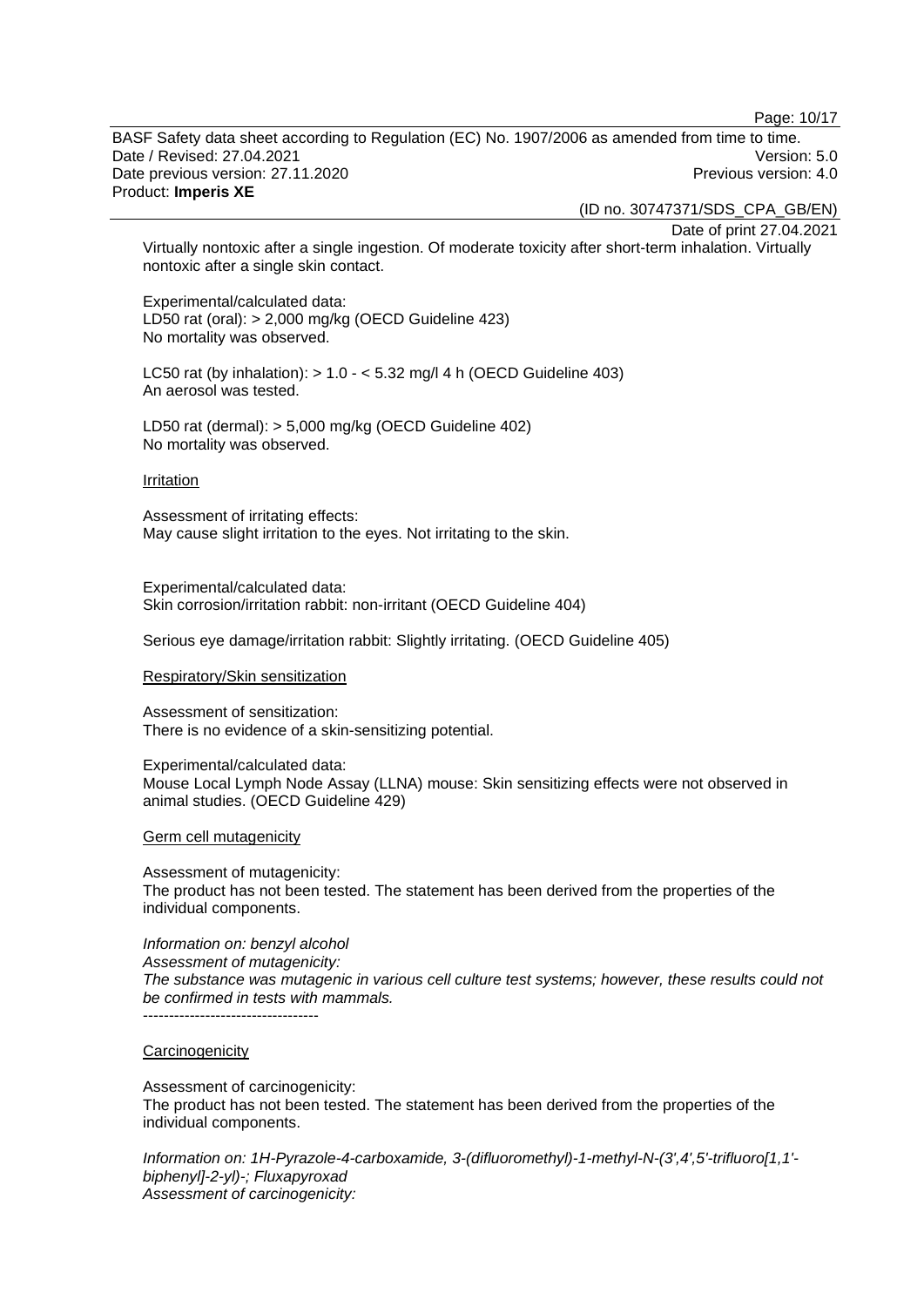Page: 11/17

BASF Safety data sheet according to Regulation (EC) No. 1907/2006 as amended from time to time. Date / Revised: 27.04.2021 Version: 5.0 Date previous version: 27.11.2020 **Previous version: 4.0** Previous version: 4.0 Product: **Imperis XE** 

(ID no. 30747371/SDS\_CPA\_GB/EN)

Date of print 27.04.2021

*Indication of possible carcinogenic effect in animal tests. The effect is caused by an animal specific mechanism that has no human counter part.*  ----------------------------------

#### Reproductive toxicity

Assessment of reproduction toxicity:

The product has not been tested. The statement has been derived from the properties of the individual components.

*Information on: 1H-Pyrazole-4-carboxamide, 3-(difluoromethyl)-1-methyl-N-(3',4',5'-trifluoro[1,1' biphenyl]-2-yl)-; Fluxapyroxad Assessment of reproduction toxicity: The results of animal studies gave no indication of a fertility impairing effect.*  -----------------------------------

#### Developmental toxicity

#### Assessment of teratogenicity:

The product has not been tested. The statement has been derived from the properties of the individual components. Animal studies gave no indication of a developmental toxic effect at doses that were not toxic to the parental animals.

#### Specific target organ toxicity (single exposure)

Assessment of STOT single:

Based on the available information there is no specific target organ toxicity to be expected after a single exposure.

Remarks: The product has not been tested. The statement has been derived from the properties of the individual components.

Repeated dose toxicity and Specific target organ toxicity (repeated exposure)

Assessment of repeated dose toxicity: The product has not been tested. The statement has been derived from the properties of the individual components.

*Information on: 1H-Pyrazole-4-carboxamide, 3-(difluoromethyl)-1-methyl-N-(3',4',5'-trifluoro[1,1' biphenyl]-2-yl)-; Fluxapyroxad Assessment of repeated dose toxicity:* 

*Adaptive effects were observed after repeated exposure in animal studies.* 

*Information on: benzyl alcohol* 

*Assessment of repeated dose toxicity: The substance may cause damage to the central nervous system after repeated ingestion of high doses.* 

*Information on: Propanoic acid, 2-hydroxy-, 2-ethylhexyl ester, (2S)- Assessment of repeated dose toxicity: After repeated exposure the prominent effect is local irritation.* 

*Information on: Dimethyl adipate Assessment of repeated dose toxicity:*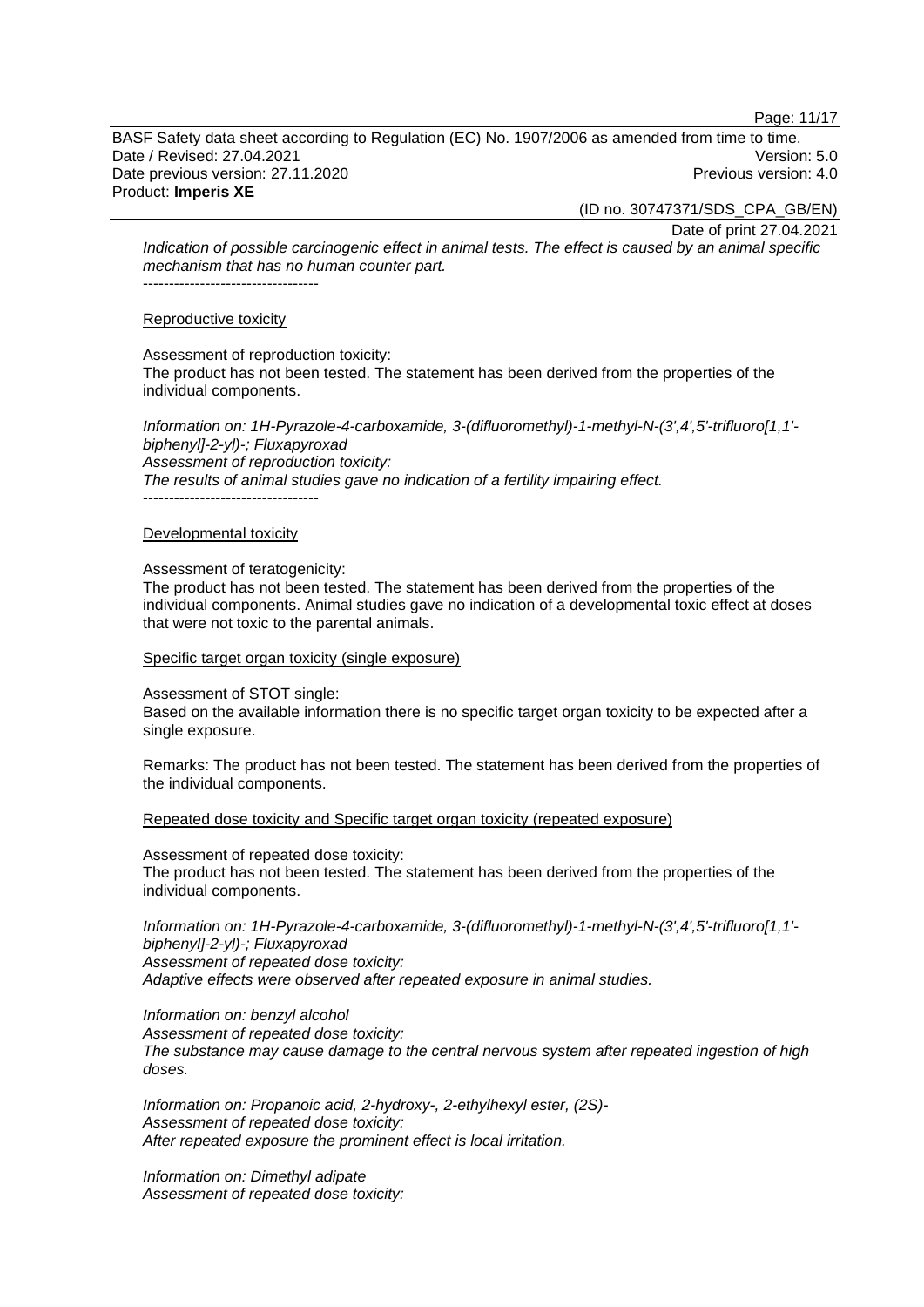Page: 12/17

BASF Safety data sheet according to Regulation (EC) No. 1907/2006 as amended from time to time. Date / Revised: 27.04.2021 Version: 5.0 Date previous version: 27.11.2020 **Previous version: 4.0** Previous version: 4.0 Product: **Imperis XE** 

(ID no. 30747371/SDS\_CPA\_GB/EN)

Date of print 27.04.2021

*After repeated exposure the prominent effect is local irritation. The substance can cause changes in the following organs after repeated exposure to large quantities: olfactory epithelium* 

*Information on: Benzenesulfonic acid, mono-C11-13-branched alkyl derivs., calcium salts Assessment of repeated dose toxicity:* 

*The product has not been tested. The statement has been derived from substances/products of a similar structure or composition. The substance may cause damage to the kidney after repeated ingestion of high doses, as shown in animal studies.*  -----------------------------------

#### Aspiration hazard

No aspiration hazard expected. The product has not been tested. The statement has been derived from the properties of the individual components.

#### Other relevant toxicity information

Misuse can be harmful to health.

## **SECTION 12: Ecological Information**

### **12.1. Toxicity**

Assessment of aquatic toxicity: Toxic to aquatic life with long lasting effects.

Toxicity to fish: LC50 (96 h) 5.02 mg/l, Cyprinus carpio (OECD Guideline 203, static)

Aquatic invertebrates: EC50 (48 h) 19.8 mg/l, Daphnia magna (OECD Guideline 202, part 1, static)

Aquatic plants: EC50 (72 h) 42.4 mg/l (growth rate), Pseudokirchneriella subcapitata (OECD Guideline 201, static)

EC10 (72 h) 3.03 mg/l (growth rate), Pseudokirchneriella subcapitata (OECD Guideline 201, static)

*Information on: 1H-Pyrazole-4-carboxamide, 3-(difluoromethyl)-1-methyl-N-(3',4',5'-trifluoro[1,1' biphenyl]-2-yl)-; Fluxapyroxad Chronic toxicity to fish: No observed effect concentration (33 d) 0.0359 mg/l, Pimephales promelas (OECD Guideline 210, Flow through.)*  ----------------------------------

### **12.2. Persistence and degradability**

Assessment biodegradation and elimination (H2O): The product has not been tested. The statement has been derived from the properties of the individual components.

*Information on: 1H-Pyrazole-4-carboxamide, 3-(difluoromethyl)-1-methyl-N-(3',4',5'-trifluoro[1,1' biphenyl]-2-yl)-; Fluxapyroxad*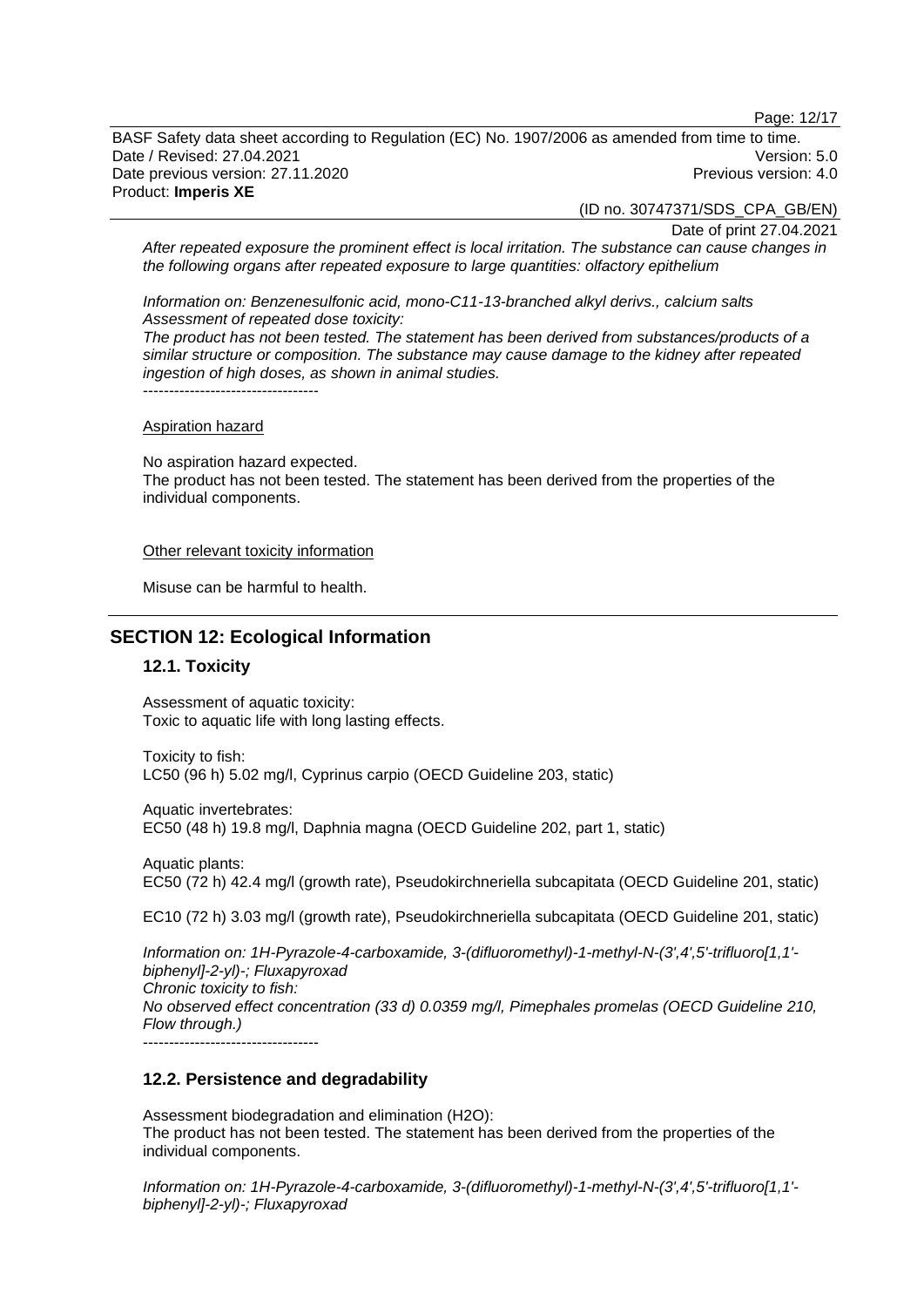Page: 13/17

BASF Safety data sheet according to Regulation (EC) No. 1907/2006 as amended from time to time. Date / Revised: 27.04.2021 Version: 5.0 Date previous version: 27.11.2020 **Previous version: 4.0** Previous version: 4.0 Product: **Imperis XE** 

(ID no. 30747371/SDS\_CPA\_GB/EN)

Date of print 27.04.2021

*Assessment biodegradation and elimination (H2O): Not readily biodegradable (by OECD criteria).*  ----------------------------------

## **12.3. Bioaccumulative potential**

Assessment bioaccumulation potential: The product has not been tested. The statement has been derived from the properties of the individual components.

*Information on: 1H-Pyrazole-4-carboxamide, 3-(difluoromethyl)-1-methyl-N-(3',4',5'-trifluoro[1,1' biphenyl]-2-yl)-; Fluxapyroxad Bioaccumulation potential:* 

*Bioconcentration factor (BCF): 36 - 37 (28 d), Lepomis macrochirus (OECD-Guideline 305) Does not accumulate in organisms.* 

----------------------------------

# **12.4. Mobility in soil**

Assessment transport between environmental compartments: Adsorption in soil: The product has not been tested. The statement has been derived from the properties of the individual components.

*Information on: 1H-Pyrazole-4-carboxamide, 3-(difluoromethyl)-1-methyl-N-(3',4',5'-trifluoro[1,1' biphenyl]-2-yl)-; Fluxapyroxad Assessment transport between environmental compartments: Adsorption in soil: Following exposure to soil, adsorption to solid soil particles is probable, therefore contamination of groundwater is not expected.* -----------------------------------

# **12.5. Results of PBT and vPvB assessment**

The product does not contain a substance fulfilling the PBT (persistent/bioaccumulative/toxic) criteria or the vPvB (very persistent/very bioaccumulative) criteria.

## **12.6. Other adverse effects**

The product does not contain substances that are listed in Regulation (EC) 1005/2009 on substances that deplete the ozone layer.

# **12.7. Additional information**

Other ecotoxicological advice: Do not discharge product into the environment without control.

# **SECTION 13: Disposal Considerations**

# **13.1. Waste treatment methods**

Must be disposed of or incinerated in accordance with local regulations.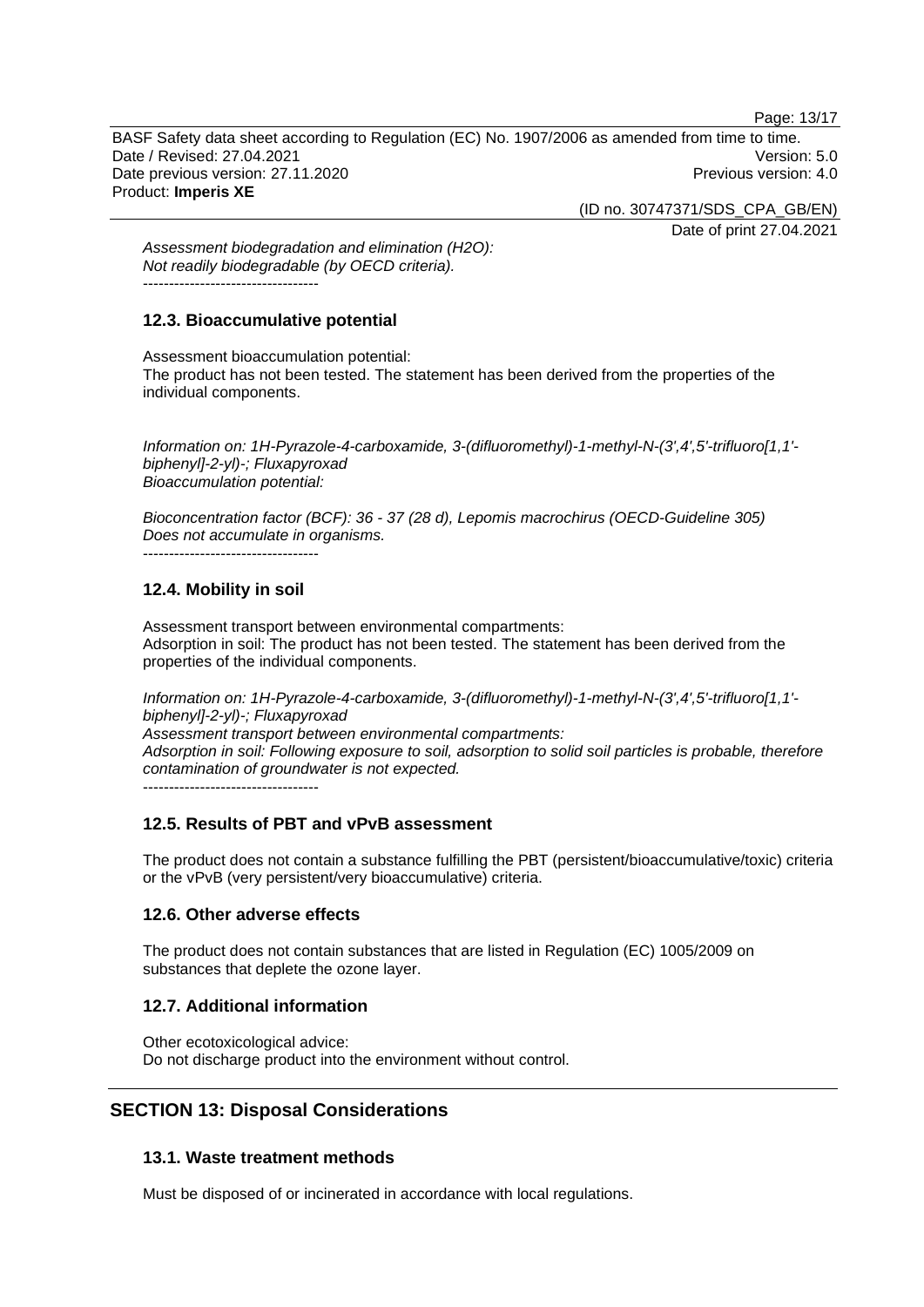Page: 14/17

BASF Safety data sheet according to Regulation (EC) No. 1907/2006 as amended from time to time. Date / Revised: 27.04.2021 Version: 5.0 Date previous version: 27.11.2020 **Previous version: 4.0** Previous version: 4.0 Product: **Imperis XE** 

(ID no. 30747371/SDS\_CPA\_GB/EN) Date of print 27.04.2021

The UK Environmental Protection (Duty of Care) Regulations (EP) and amendments should be noted (United Kingdom).

This product and any uncleaned containers must be disposed of as hazardous waste in accordance with the 2005 Hazardous Waste Regulations and amendments (United Kingdom)

Contaminated packaging:

Contaminated packaging should be emptied as far as possible and disposed of in the same manner as the substance/product.

# **SECTION 14: Transport Information**

## **Land transport**

#### ADR

| UN number<br>UN proper shipping name:<br>Transport hazard class(es):<br>Packing group:<br>Environmental hazards:<br>Special precautions for<br>user: | <b>UN3082</b><br>ENVIRONMENTALLY HAZARDOUS SUBSTANCE, LIQUID,<br>N.O.S. (contains FLUXAPYROXAD)<br>9, EHSM<br>Ш<br>yes<br>None known |  |
|------------------------------------------------------------------------------------------------------------------------------------------------------|--------------------------------------------------------------------------------------------------------------------------------------|--|
| <b>RID</b>                                                                                                                                           |                                                                                                                                      |  |
| UN number<br>UN proper shipping name:                                                                                                                | <b>UN3082</b><br>ENVIRONMENTALLY HAZARDOUS SUBSTANCE, LIQUID,<br>N.O.S. (contains FLUXAPYROXAD)                                      |  |
| Transport hazard class(es):<br>Packing group:<br>Environmental hazards:<br>Special precautions for<br>user:                                          | 9, EHSM<br>Ш<br>ves<br>None known                                                                                                    |  |
| Inland waterway transport<br><b>ADN</b>                                                                                                              |                                                                                                                                      |  |
| UN number<br>UN proper shipping name:                                                                                                                | UN3082<br>ENVIRONMENTALLY HAZARDOUS SUBSTANCE, LIQUID,                                                                               |  |
| Transport hazard class(es):<br>Packing group:<br>Environmental hazards:<br>Special precautions for<br>user:                                          | N.O.S. (contains FLUXAPYROXAD)<br>9, EHSM<br>Ш<br>ves<br>None known                                                                  |  |

Transport in inland waterway vessel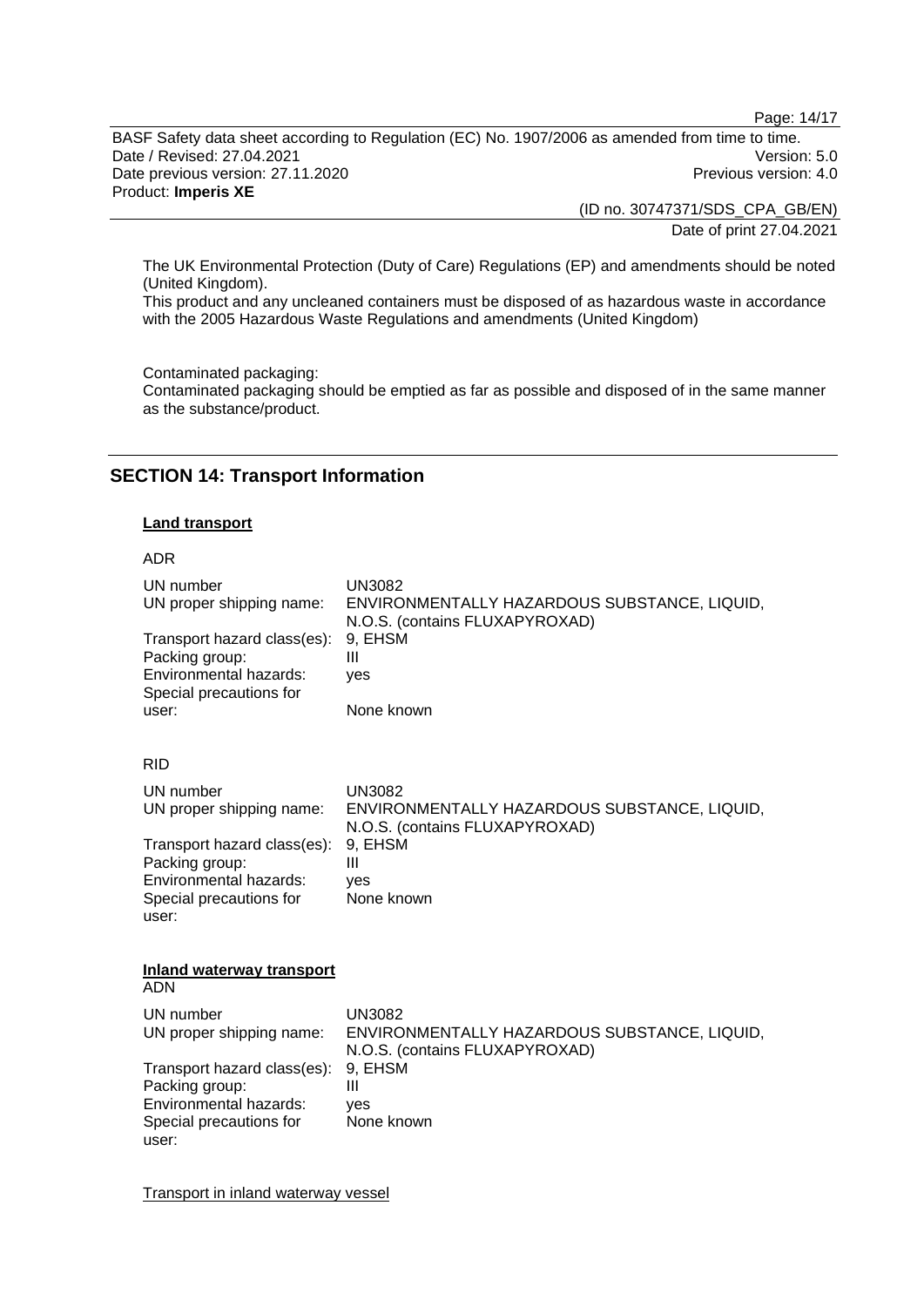Page: 15/17

BASF Safety data sheet according to Regulation (EC) No. 1907/2006 as amended from time to time. Date / Revised: 27.04.2021 Version: 5.0 Date previous version: 27.11.2020 **Previous version: 4.0** Previous version: 4.0 Product: **Imperis XE** 

(ID no. 30747371/SDS\_CPA\_GB/EN)

Date of print 27.04.2021

Not evaluated

## **Sea transport**

## IMDG

| UN number:                  | UN 3082                                      |
|-----------------------------|----------------------------------------------|
| UN proper shipping name:    | ENVIRONMENTALLY HAZARDOUS SUBSTANCE, LIQUID, |
|                             | N.O.S. (contains FLUXAPYROXAD)               |
| Transport hazard class(es): | 9. EHSM                                      |
| Packing group:              | Ш                                            |
| Environmental hazards:      | ves                                          |
|                             | Marine pollutant: YES                        |
| Special precautions for     | None known                                   |
| user:                       |                                              |

## **Air transport**

IATA/ICAO

| UN number:                          | UN 3082                                      |
|-------------------------------------|----------------------------------------------|
| UN proper shipping name:            | ENVIRONMENTALLY HAZARDOUS SUBSTANCE, LIQUID, |
|                                     | N.O.S. (contains FLUXAPYROXAD)               |
| Transport hazard class(es): 9, EHSM |                                              |
| Packing group:                      | Ш                                            |
| Environmental hazards:              | ves                                          |
| Special precautions for             | None known                                   |
| user:                               |                                              |

## **14.1. UN number**

See corresponding entries for "UN number" for the respective regulations in the tables above.

## **14.2. UN proper shipping name**

See corresponding entries for "UN proper shipping name" for the respective regulations in the tables above.

### **14.3. Transport hazard class(es)**

See corresponding entries for "Transport hazard class(es)" for the respective regulations in the tables above.

## **14.4. Packing group**

See corresponding entries for "Packing group" for the respective regulations in the tables above.

## **14.5. Environmental hazards**

See corresponding entries for "Environmental hazards" for the respective regulations in the tables above.

## **14.6. Special precautions for user**

See corresponding entries for "Special precautions for user" for the respective regulations in the tables above.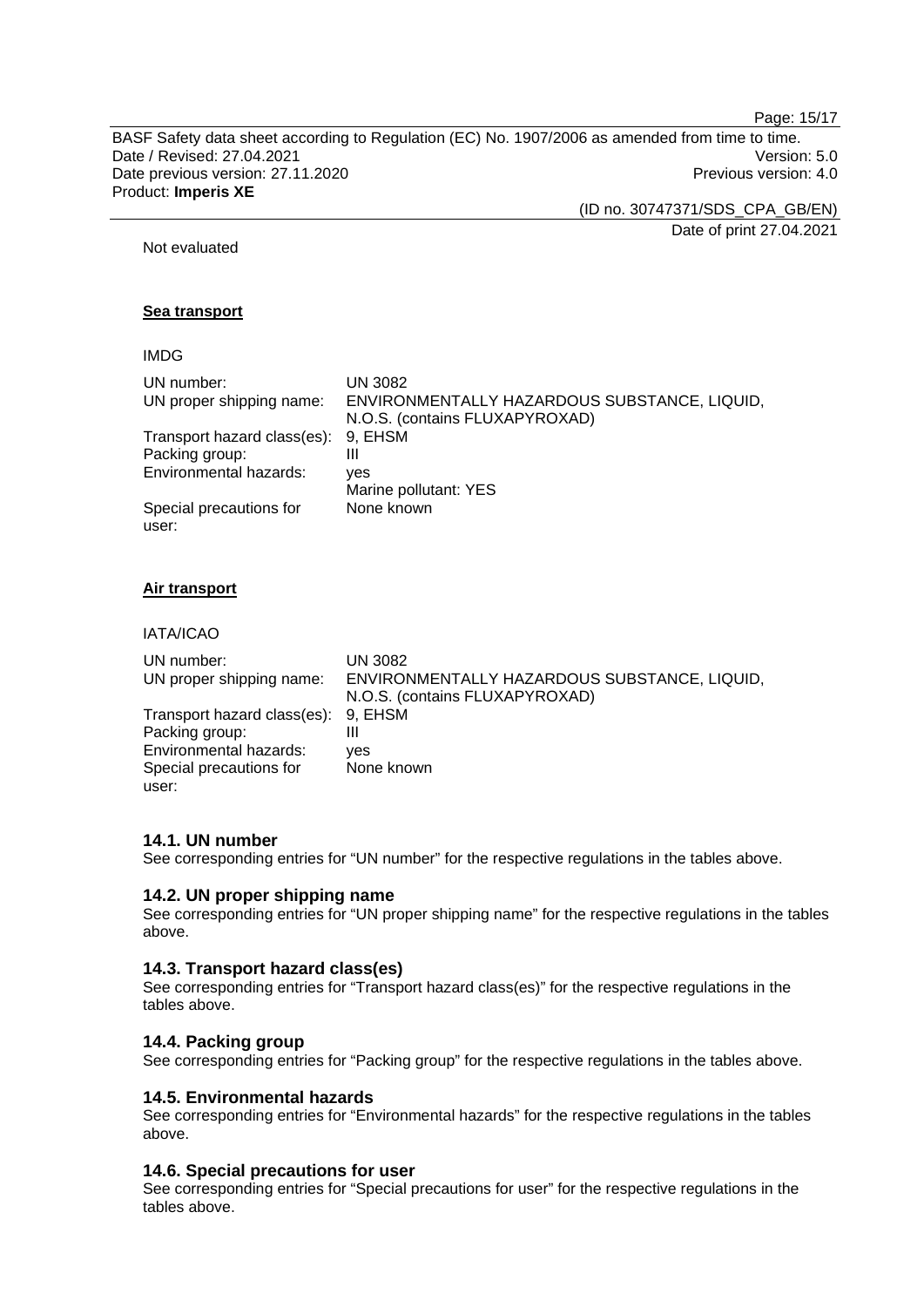Page: 16/17

BASF Safety data sheet according to Regulation (EC) No. 1907/2006 as amended from time to time. Date / Revised: 27.04.2021 Version: 5.0 Date previous version: 27.11.2020 **Previous version: 4.0** Previous version: 4.0 Product: **Imperis XE** 

> (ID no. 30747371/SDS\_CPA\_GB/EN) Date of print 27.04.2021

# **14.7. Transport in bulk according to Annex II of MARPOL and the IBC Code**

| Regulation:         | Not evaluated |
|---------------------|---------------|
| Shipment approved:  | Not evaluated |
| Pollution name:     | Not evaluated |
| Pollution category: | Not evaluated |
| Ship Type:          | Not evaluated |

## **Further information**

Product may be shipped as non-hazardous in suitable packages containing a net quantity of 5 L or less under the provisions of various regulatory agencies: ADR, RID, ADN: Special Provision 375; IMDG: 2.10.2.7; IATA: A197; TDG: Special Provision 99(2); 49CFR: §171.4 (c) (2).

This product is subject to the most recent edition of "The Carriage of Dangerous Goods and Use of Transportable Pressure Equipment Regulations" and their amendments (United Kingdom).

# **SECTION 15: Regulatory Information**

## **15.1. Safety, health and environmental regulations/legislation specific for the substance or mixture**

Prohibitions, Restrictions and Authorizations

Annex XVII of Regulation (EC) No 1907/2006: Number on List: 28, 29, 3

Directive 2012/18/EU - Control of Major Accident Hazards involving dangerous substances (EU): List entry in regulation: E2

This product is classified under the European CLP Regulation.

The data should be considered when making any assessment under the Control of Substances Hazardous to Health Regulations (COSHH), and related guidance, for example, 'COSHH Essentials' (United Kingdom).

This product may be subject to the Control of Major Accident Hazards Regulations (COMAH), and amendments if specific threshold tonnages are exceeded (United Kingdom).

## **15.2. Chemical Safety Assessment**

Advice on product handling can be found in sections 7 and 8 of this safety data sheet.

# **SECTION 16: Other Information**

For proper and safe use of this product, please refer to the approval conditions laid down on the product label.

Full text of the classifications, including the hazard classes and the hazard statements, if mentioned in section 2 or 3: Eye Dam. Serious eye damage